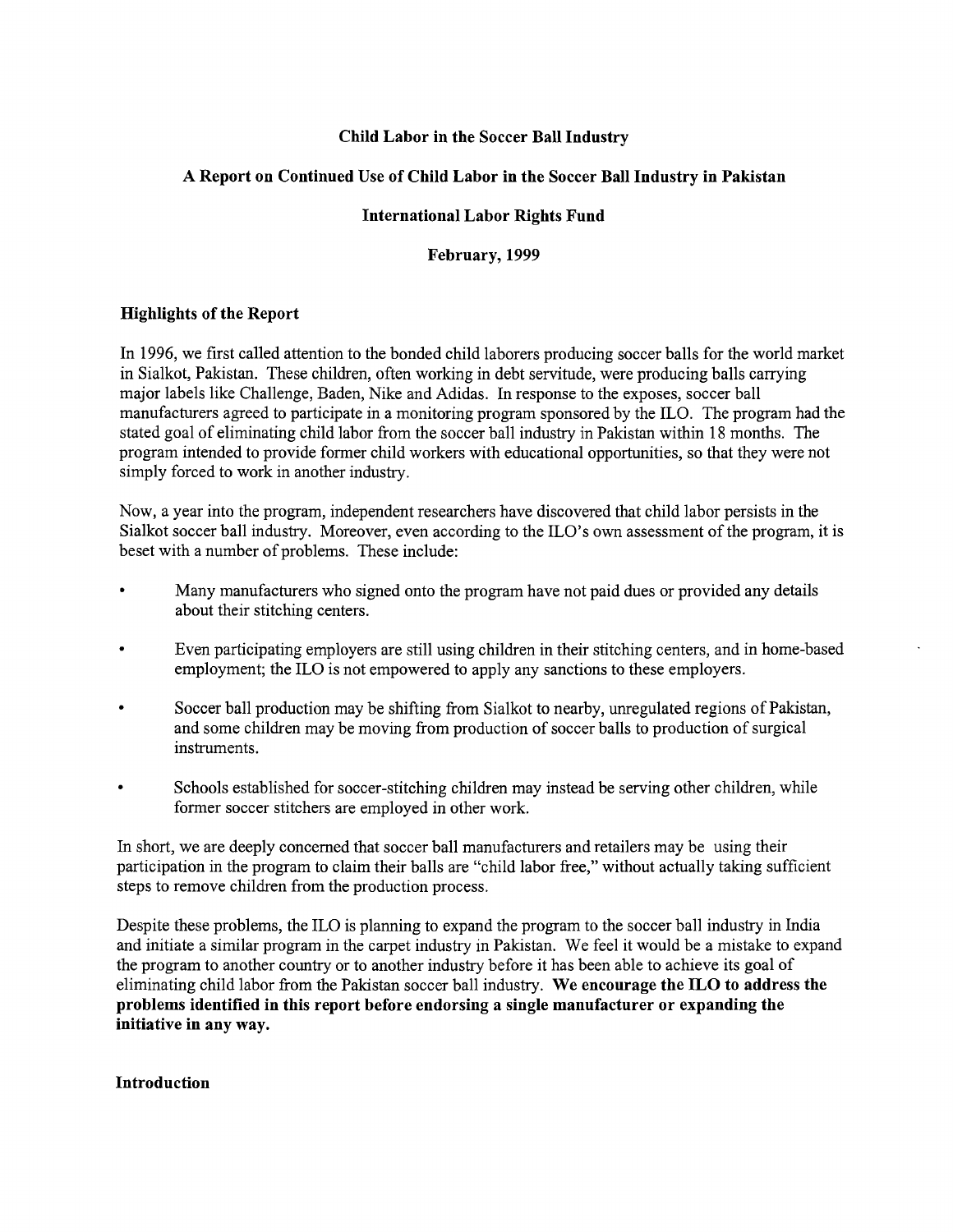In 1996, the International Labor Rights Fund (ILRF) began a campaign called "Foul Ball" to call attention to the plight of thousands of children working full time to stitch soccer balls for the world market in villages in the Sialkot region of Pakistan. Some of these children were working in debt bondage. The campaign mobilized soccer players and consumers of soccer balls around the world, and led to the establishment of an international program to eliminate child labor from the Pakistani soccer ball industry and to establish schools to ensure that these children received an education. The initiative was organized by the International Labor Organization (ILO), the United Nations Children's Fund (UNICEF), Save the Children (UK) and the Sialkot Chamber of Commerce and Industry (SCCI) in December, 1997 . Now, one year later, ILRF's independent research findings indicate that the use of child labor in this industry persists. The report below details our new findings and summarizes the mid-term report of the ILO on the progress of its initiative.

#### **Background**

Soccer, or "football" as it is known in most countries, is the world's most popular sport. It is played by millions of people worldwide. Not surprisingly, the soccer ball industry is a multimillion dollar industry. Most of the world's soccer balls are produced in the Sialkot region of Pakistan. Pakistan alone accounts for 75 percent of total world production of soccer balls, and 71 percent of all soccer ball imports into the United States. The remainder of production occurs mostly in China, India and Indonesia. No soccer balls are manufactured in the United States.

Pakistan is a country with a population of 140 million people. Forty-one percent of the population are age 15 or younger. The country's economy is largely based on agriculture, and approximately 50 percent of the population are employed in the agricultural sector. One-third of the population live in absolute poverty according to the United Nations Development Programme (UNDP).

The Sialkot region of Pakistan has been famous for producing soccer balls for at least 80 years. It is estimated that there are about 10,000 urban workers and 30,000 rural workers in the 1,450 villages of Sialkot involved in the production of soccer balls.

Although some balls are machine-made, the best soccer balls are hand-stitched. Hand-stitching the panels of a ball together is a very labor-intensive process and is where children have been found working. Stitchers sew together the panels of a soccer ball and glue in the inflatable bladder. They are employed by subcontractors, typically on a piece rate basis, and may work in a stitching center, small village workshop, or in homes.

In 1996, an ILO study in the Sialkot region estimated that more than 7,000 Pakistani children between the ages of 5 and 14 stitched balls on a regular, full-time basis; some worked as long as 10 to 11 hours a day. In addition, large numbers of children worked part-time outside of school hours. On average, these children were paid between 20 to 22 Pakistani rupees per ball, or about \$0.50 to \$0.55. The average worker can stitch two or three balls per day. Independent local activists found that many of these children were working in bondage to their employers to pay off their parents' debts. Thus, they and their families were unable to escape their labor obligations, and the children were unable to attend school, ensuring that as adults they would continue to suffer in poverty and possible continued debt bondage.

#### **The ILO Initiative**

Adverse publicity in the United States and Europe about children stitching soccer balls prompted action by soccer ball retailers and by concerned activists to ensure that balls were produced without child labor. In September, 1996 the International Federation of Football Associations (FIFA), the world regulatory agency for soccer, adopted a Code of Labor Practice for all manufacturers of balls carrying the FIFA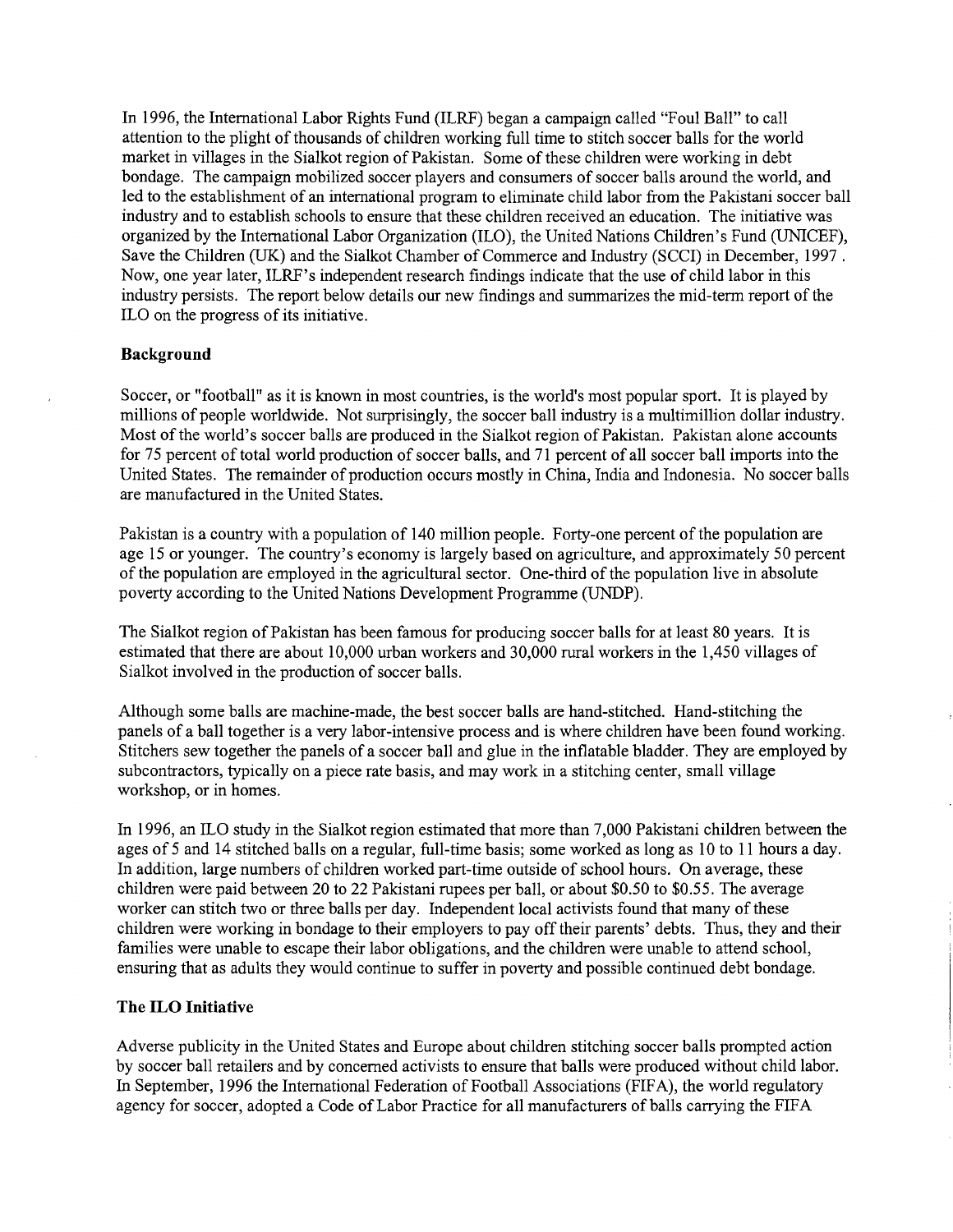label. FIFA already had a program of quality control in place to certify and label all balls used in international tournament play. The organization collaborated with three trade union bodies: the International Confederation of Free Trade Unions (ICFTU), the International Textile, Garment and Leather Workers Federation (ITGLWF), and the International Federation of Commercial, Clerical, and Technical Employees(FIET) to develop a comprehensive code of labor practice to be added to the quality control criteria for all goods bearing its logo. The code not only prohibited the use of child labor, but also guaranteed workers' rights to organize and to bargain collectively, to fair and safe working conditions, and to several other protections.

Unsurprisingly, this code attracted considerable anxiety and animosity from the World Federation of Sporting Goods Industries (WFSGI) when it was announced, leading to the formulation of a WFSGI Code, and to an effort to limit damage to the industry by a program to eliminate child labor from the making of soccer balls in Sialkot. This program was negotiated between the ILO, UNICEF, Save The Children (UK), and the Sialkot Chamber of Commerce and Industry, representing soccer factories. On February 14, 1997, in Atlanta, Georgia, representatives of all these organizations signed the Partners' Agreement to Eliminate Child Labour in the Soccer Industry in Pakistan. The program intended to eliminate child labor from the soccer ball industry *within 18 months*, through the creation of new opportunities for children with an emphasis on education and training. As a result of the Atlanta Agreement on child labor, the more complete FIFA code has never been implemented or subjected to monitoring.

## **The ILRF Research Findings**

The ILO program began in late 1997. In late 1998, the Association of Network for Community Empowerment (ANCE), based in Lahore, Pakistan, conducted an independent investigation into the effectiveness of the ILO program. A research team visited 23 villages in the Sialkot region to determine whether or not children continued to work on soccer ball production either within village stitching centers or at home, and whether new educational opportunities had been offered to these children through the ILO program. The team not only found that children continued to work in stitching centers in these villages, but also heard reports that a number of children had been shifted from soccer ball production to the production of surgical instruments. The majority of child workers interviewed had never attended any educational institution.

The investigation was conducted between August and October, 1998. The ANCE researchers were known to ILRF as individuals with a history of activism on child welfare issues. The team interviewed adult workers, child workers and residents of the villages, as well as factory owners, local officials and ILO monitoring team officials. The research team visited 23 village stitching centers, selected at random out of several hundred in the region. Out of these 23, they found child workers present in eight centers. The adult workers were asked about the absence of children from the stitching centers where children were not present. They informed the researchers that the production of soccer balls was seasonal, and that they were in the slow season. They indicated that during peak season it was more likely that children would be brought into the centers, or that excess production would be outsourced to children in homes. During the slow season for soccer balls, they stated that children are often sent to work in the surgical instruments industry.

The adults were asked about the presence of ILO monitors in the region. They responded that the system of deploying ILO monitors has unwittingly created an "early warning" system for employers. Since the ILO monitors are residents of the local communities, they are known not only to employers but to most local residents. Interviewees told researchers that employers are very often "tipped off" when the monitor is en route to the stitching center, and are able to hide the child workers. Furthermore, adult workers noted that some stitching has been shifted from the centers to private homes, to which the

 $\overline{1}$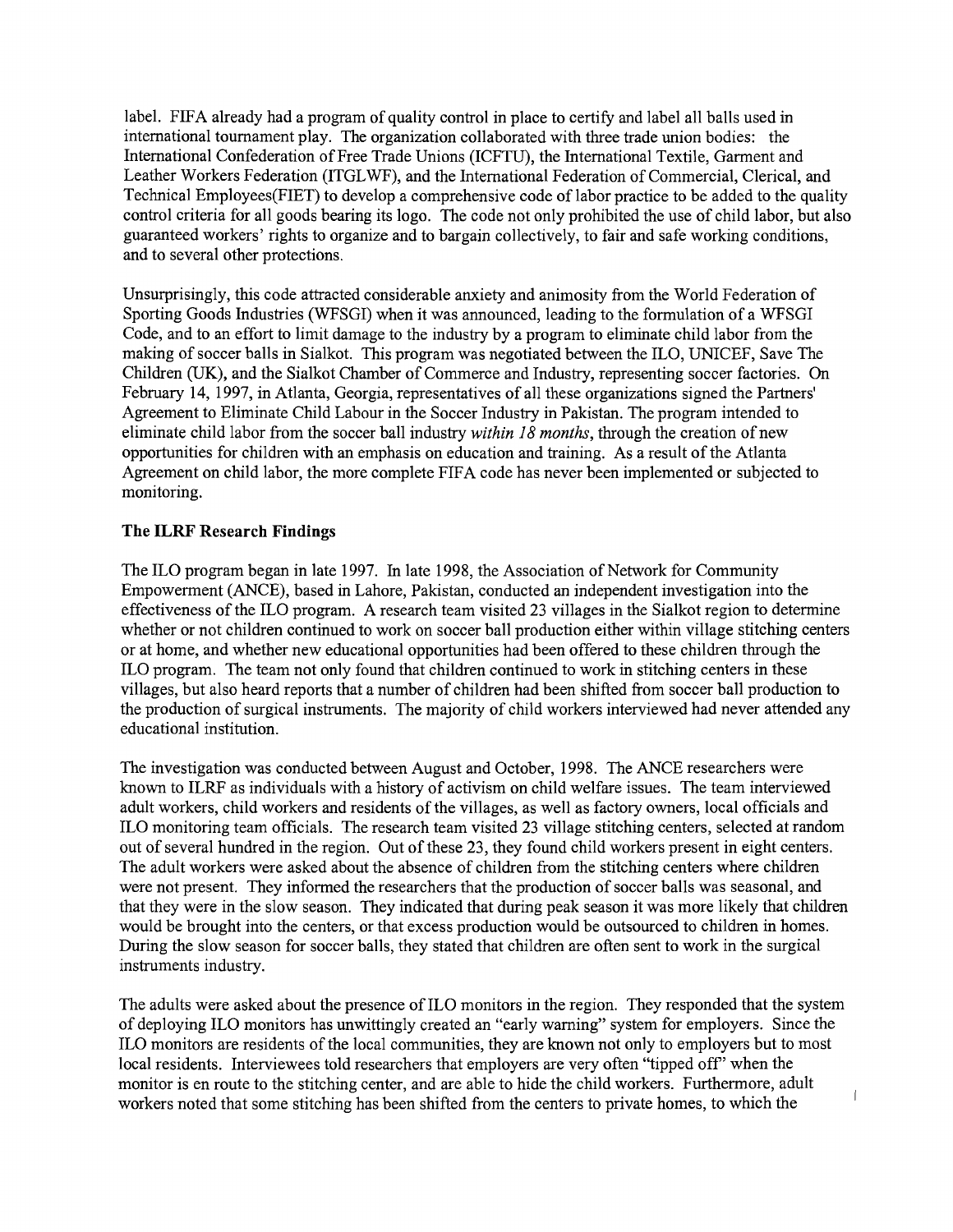monitors do not have access.

Another problem noted by local inhabitants was the relocation of stitching centers. Because the ILO project has targeted the region of Sialkot, some manufacturers have relocated to other nearby districts, out of the jurisdiction of the ILO inspectors.

The research team noted that the ILO project was intended to rehabilitate child workers through the establishment of educational facilities. However, no educational centers were found in any of the 23 villages visited.

Finally, ILRF has learned from another independent NGO observer that although 36 manufacturers have signed onto the Atlanta Agreement, to date only 16 have paid their dues and submitted information about their stitching centers. In short, more than half the "participants" in this program appear to be free riders, benfitting from the positive publicity around the ILO program without taking a single step to eliminate child labor from their facilities!

## **The ILO Mid-Term** Assessment

The ILO has issued its own mid-term assessment of its monitoring project. The review was completed in November 1998, after the program had been in place for one year. With six months to go, the ILO reports that the program has had the following successes:

- The total number of manufacturers participating in the program has expanded from 22 to 36. However the ILO report notes that this represents only half of all soccer ball manufacturers in the Sialkot region, and only about 65 - 70 percent of all production for export from the region.
- Fifty percent of all manufacturers participating in the program (e.g. 18 manufacturers) have shifted production to stitching centers monitored by the ILO. The ILO report notes that the remaining participating manufacturers continue to outsource some production to children working at home.
- The program is currently monitoring 379 stitching centers, and will begin monitoring an additional 80 women-only stitching centers. There are 15 monitors who operate in teams of two and conduct "regular, unannounced visits" to the centers. The ILO report states that 163 children have been found at work in the centers since the program began, and that "many" of these children have been removed from the workplace and given educational opportunities.
- Approximately 5400 children are attending education centers established under the program. The program has established 154 non-formal education centers. The report notes that many of the children attending the centers continue to work part-time as soccer ball stitchers at home.

## **Recommendations for Action**

ILRF recognizes that the problem of eliminating child labor from any industry is a difficult one, and that the 18-month time frame agreed to in the 1997 Partners' Agreement may be insufficient to deal with this task. We commend the ILO program for having established new educational opportunities for children in the Sialkot area and we hope these opportunities can be expanded. However, we are concerned by the findings of the ANCE report. We believe that in order to be truly effective, the ILO monitoring program must address concerns raised in this report. Weare particularly concerned that the ILO is now planning to expand this initiative to India. We feel it would be irresponsible of the parties involved to expand the program to another country without first addressing the serious problems inherent in the current initiative.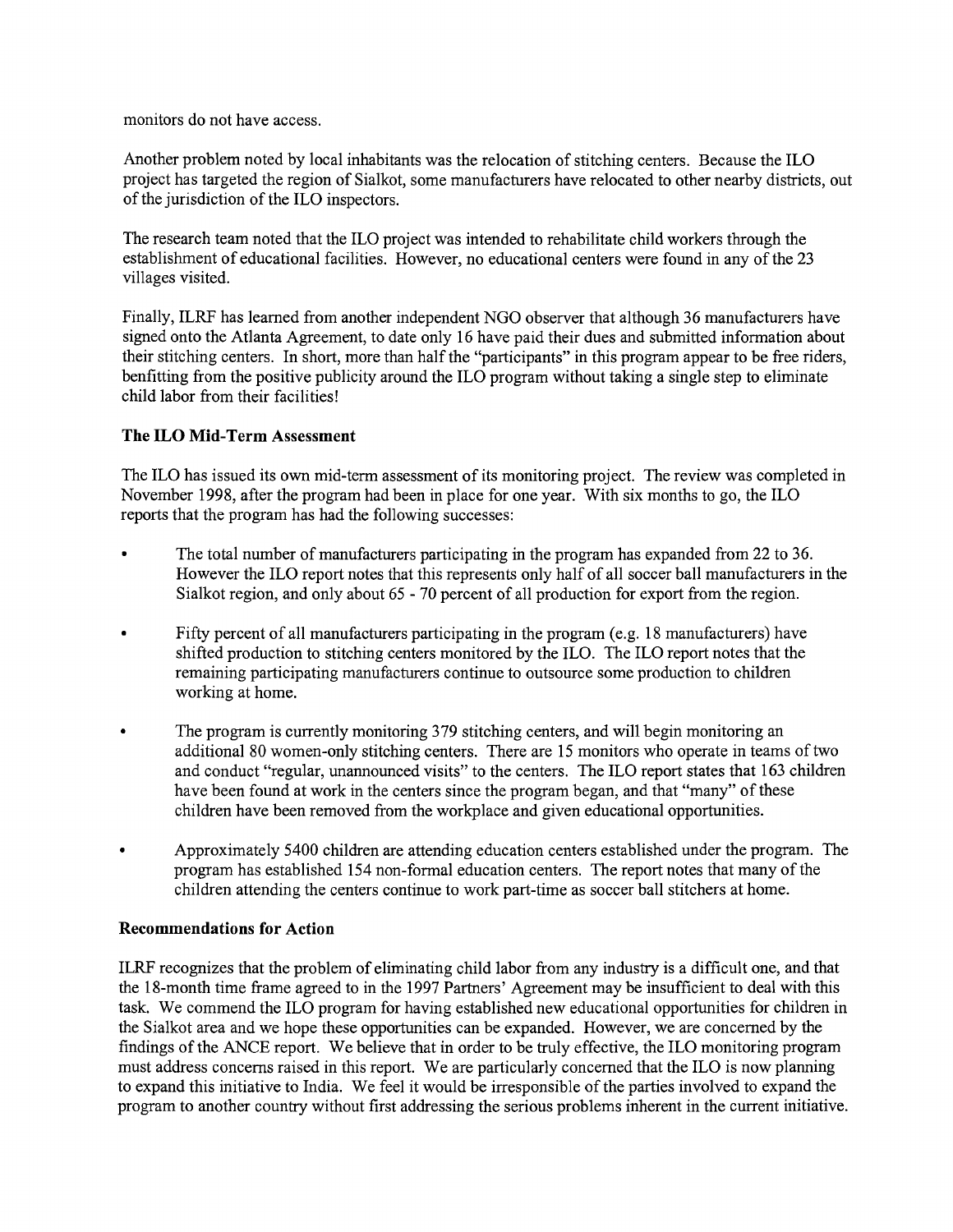We also note that issues raised not only by the ANCE report, but also by the ILO mid-term assessment, suggest that many manufacturers who have signed on to the program are still using child labor. At least half the manufacturers who entered the agreement have not taken any steps to eliminate children from the production process. Stronger actions may be therefore be needed to bring these manufacturers, and the retailers they supply, to a more wholehearted commitment to eliminate child labor. Also, many manufacturers in the region are not even part of the agreement, further undermining the ability of the program to eliminate child labor from the industry.

We would like to highlight the following problems with the ILO program:

- *Unregulated soccer ball production in nearby districts.* Some manufacturing of soccer balls is being shifted away from Sialkot to other districts where no monitoring exists. Manufacturers who claim to be participating in the ILO program should not be allowed to make such claims if they are in fact shifting production to other locales. Participating manufacturers should be required to make available to all partners in the Partners' Agreement, as well as to the ILO monitoring team, a complete list of production facilities both within and without the Sialkot region.
- *Continued use of children by participating employers.* We are disturbed by the fact that some of the participating manufacturers are continuing to use home based child labor, even after signing the Partners' Agreement. This signals that the manufacturers are not truly committed to eliminating child labor. We understand that these manufacturers have committed to eventual shifting of production to ILO-monitored centers, but see no reason why they should continue to use children in the interval. The manufacturers should be required to provide names and addresses of individuals to whom stitching is being outsourced, so that ILO monitors can visit homes in which production is occurring and verify that children are not involved with production.
- *Failure of the inspectors to remove identified child workers from the industry.* We are concerned by the fact that the program appears to have identified working children both through investigations of stitching centers, and also through its informal education centers, but that steps have not yet been taken to remove these children from the industry. The report notes that several children attending the education centers are also stitching balls at home part-time. While we understand that it may be difficult to remove a source of income from poor families before other economic opportunities have been established for them, nevertheless we are very concerned that consumers in the United States and elsewhere are being misled into believing that participants in the Partners' Agreement have actually ceased to use child labor, whereas it is evident that they have no immediate intention to do so.
- *• No clear role for local activists.* Finally we think it is important that local advocacy groups like ANCE be encouraged to take on a role in "monitoring the monitors." We note that the ILO is not simply a workers' advocacy organization, but rather a tripartite institution with responsibilities not only to workers but equally to governments and to employers. We note further that local employers are a major partner to the existing agreement, and that this may have limited the scope of the program. Although Save the Children (UK) is a formal partner to the program, there appears to be no role for local labor or child welfare advocates (with the exception of Bunyad, an organization with close ties to the Pakistani government) in assessing the usefulness of the program to their goals. We suggest that there is a need for ongoing, impartial evaluation of the program by independent NGOs in order to ensure that it is of use to local communities, and to assure consumers in other countries that children do not continue to suffer from exploitation by manufacturers.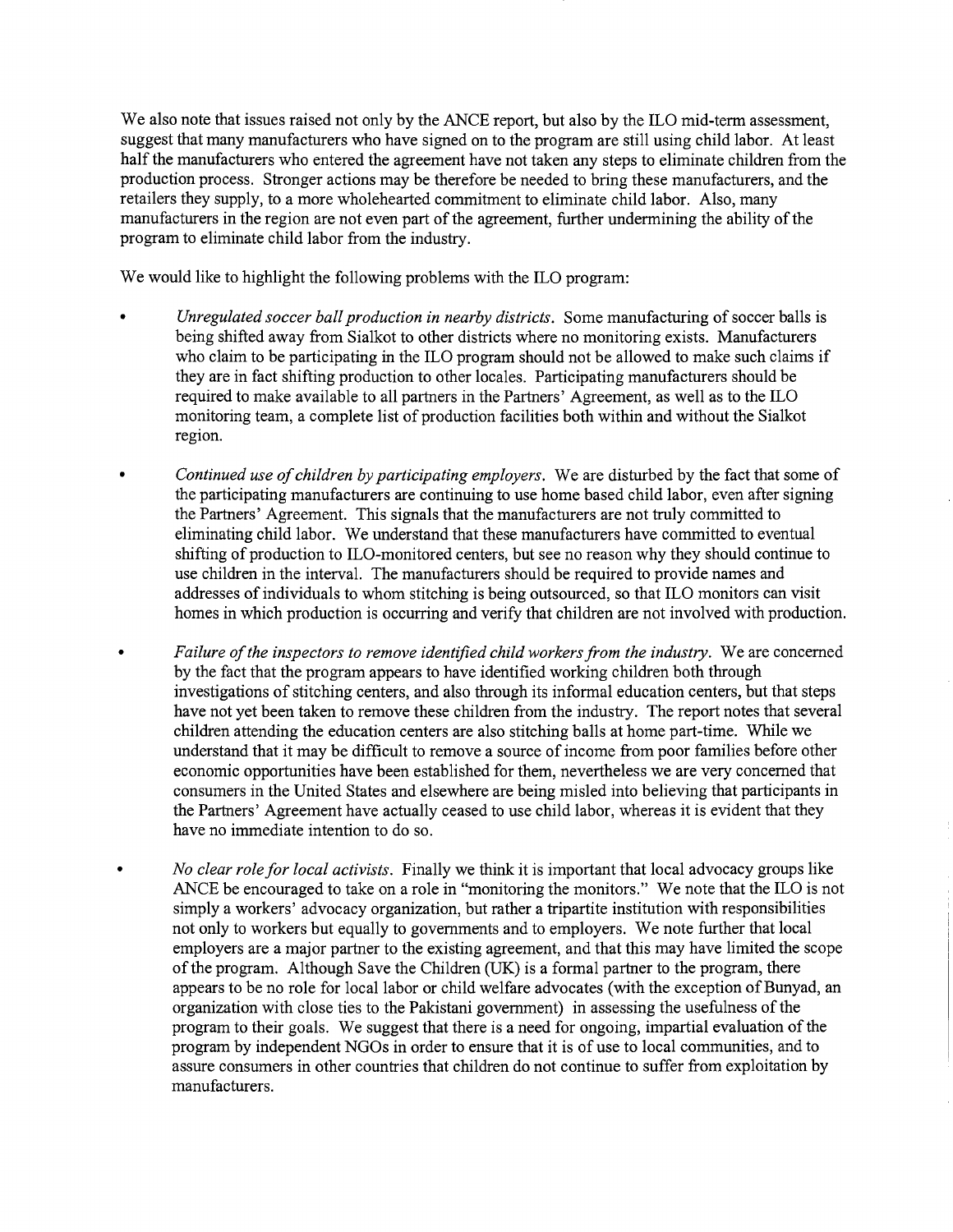We therefore encourage the ILO monitors to investigate and to develop action plans to deal with the issues raised by the ANCE report. We note that the ILO has noted its intention to address one problem raised by the report: the finding that children may be shifted from soccer ball production to work in the equally hazardous surgical instruments industry. The ILO mid-term assessment notes that the program may be expanded to the surgical instruments industry. We encourage the program to investigate immediately the presence of children in the surgical instruments industry as a basis for developing plans to monitor this industry.

We note that the ILO mid-term assessment report itself suggested a stronger need for sanctions against non-compliant manufacturers within the program. We encourage the partners to revisit the Partners' Agreement, and to strengthen it to include sanctions against manufacturers within the program who fail to comply with its commitments to cease employing children. Furthermore, we encourage the ILO to refrain from granting any manufacturer a statement of compliance or participation in the program unless and until all child labor in the company's production has been stopped.

We encourage concerned citizens and consumers to take the following actions:

- Write to soccer ball retailers who have endorsed the program (a list follows) to insist that their manufacturers take part in this program, and that they upgrade efforts to eliminate child labor. A sample letter follows.
- Write to the ILO to encourage them to respond to the issues raised here and to strengthen and expand their monitoring program; and most importantly, to consult regularly with local activists to make sure the program is responding to their concerns. Encourage the ILO to suspend its plans to extend the program to India until it has succeeded in eliminating child labor in Pakistan. A sample letter follows.

## **Sample letter to soccer ball retailers:**

Dear

 $\overline{1}$ 

With this letter, I would like to express my deep concern over the use of child labor in the soccer ball industry. In Pakistan, where most soccer balls are produced, young children are being denied education and in some cases working in debt servitude to produce soccer balls for the US market. I would like to urge you to take steps to ensure that your company is not retailing soccer balls made with child labor.

The International Labor Organization has established a program to eliminate child labor from soccer ball production in Pakistan. However, not all soccer ball manufacturers are participating in the program, and not all participating manufacturers have eliminated children from the production process. Therefore I would like to urge you to contact your suppliers in Pakistan. If they are not members of the ILO program, you should insist that they participate in the program, or else consider sourcing from a manufacturer that does participate in the program. If your suppliers do participate in the program, you should insist that they pay their full dues to the program, and also that they provide a complete list of their production facilities to the ILO inspection team.

Thank you for your attention.

Sincerely,

(Your name)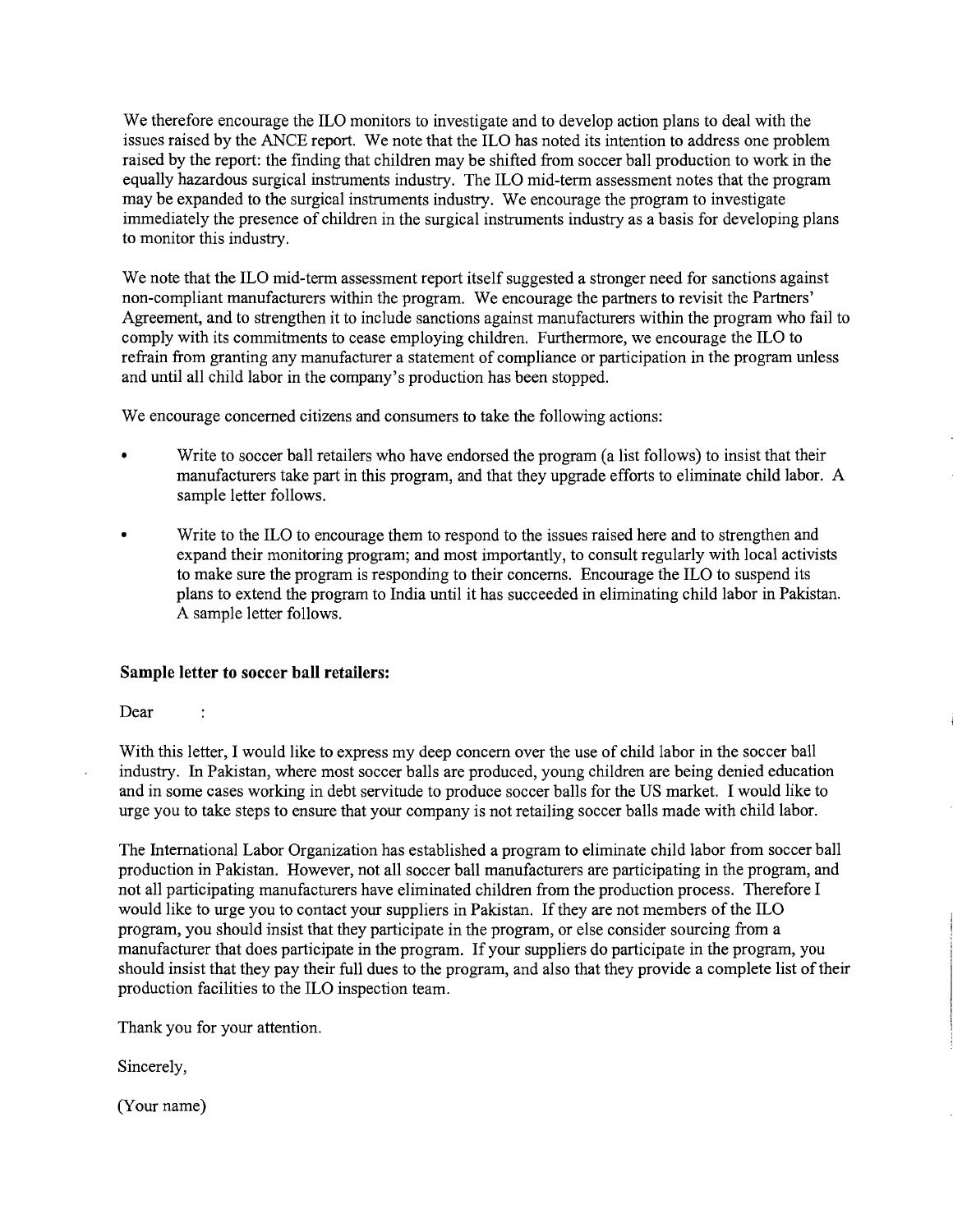### **Sample letter to the ILO:**

Mr. Werner K. Blenk International Programme on the Elimination of Child Labor International Labour Organization 4 route des Morillons CH-1211 Geneva 22 Switzerland

Dear Mr. Blenk:

I am writing to express my concern over continued use of child labor in the production of soccer balls in Pakistan. I understand that in cooperation with UNICEF, Save the Children (UK) and the Sialkot Chamber of Commerce and Industry, the ILO has succeeded in establishing a program to monitor soccer ball production and to build education centers for Pakistani children. I support these efforts, but encourage the ILO to strengthen its existing program in Sialkot before expanding its monitoring efforts to other industries or other countries.

In particular, I am concerned that not all manufacturers participating in the program have eliminated children from the production process. The ILO should strengthen its program to contain sanctions against employers who have signed on to the program but who have not paid dues to it, or who have not provided complete lists of production facilities and allowed inspection of those facilities. Also, no participating employer should be allowed to continue outsourcing production to homes, where children may be continue to be used in stitching soccer balls.

Finally, I encourage the ILO to solicit the feedback and advice of local advocacy groups in Pakistan to continue to strengthen this program. Thank you for your attention.

Sincerely,

(Your name)

## **Manufacturers who have agreed to participate in the program:**

Mr. Khurshid A. Soofi *MIs* Saga Sports (Pvt) Ltd. Toorabad, Daska Rd. Sialkot, Pakistan

Mr. Naeem Javed *MIs* Sublime Sports (Pvt) Ltd. Sublime Chowk, Wazirabad Rd. Sialkot, Pakistan

Khawaja Zaka Uddin *MIs* Capital Sports Corp (Pvt) Ltd. Wazirabad Road Sialkot, Pakistan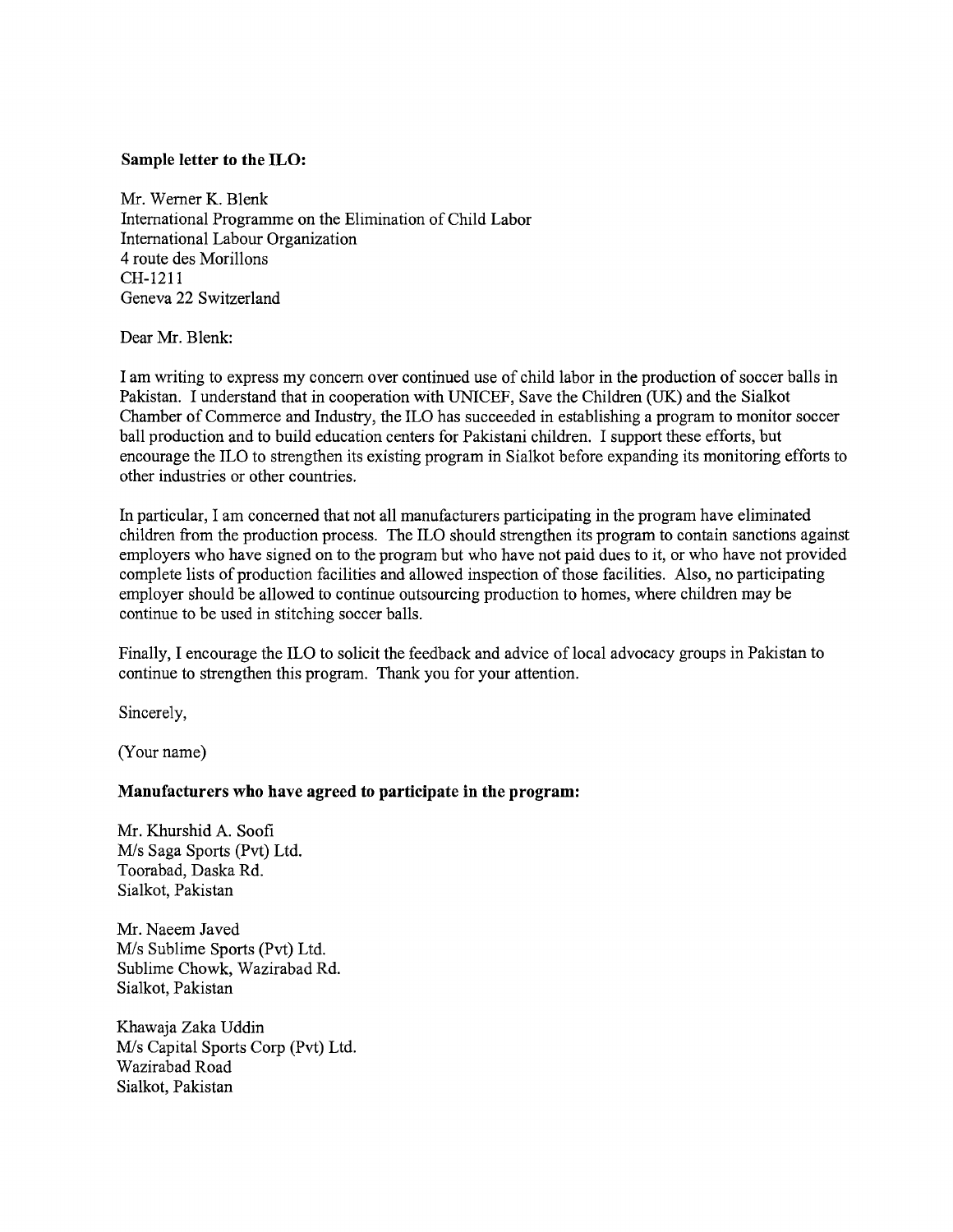Mr. Jahangir Iqbal *Mis* Silver Star Enterprises (Pvt) Ltd. Silver Star Rd. Sialkot, Pakistan

Mr. Muhammad Yunas Ratra *Mis* Ratra Trading Co. (Pvt) Ltd. Wazirabad Rd. Sialkot, Pakistan

Mr. Ghazanfar Ali Shabbir *Mis* Ali Trading Company (Pvt) Ltd. Khadim Ali Road Sialkot, Pakistan

Dr. Khurram Anwar Khawaja *Mis* Anwar Khawaja Industries *Mis* Anwar Khawaja Industries SIE Sialkot, Pakistan

Syed Aftab Hussain *Mis* Leatherware (Pvt) Ltd. PO Box 278 Sia1kot, Pakistan

Mr. Mazhar Ali Shabbir *Mis* Starpak Field Sports Co (Pvt) Ltd. PO Box #1124,94 Aziz Shaheed Rd. Sialkot, Pakistan

Mr. Shahzad Qaisar Cheema *Mis* Recto Sports (Pvt) Ltd. PO Box #20, Daska Rd. Sialkot, Pakistan

Mr. Majid Raza Bhutta *Mis* Fircos Industries (pvt) Ltd. PO Box 171, Pakki Kotli, Daska Rd. Sialkot, Pakistan

Kh. Masud Akhtar *Mis* Forward Sports (Pvt) Ltd. 280513 Waizabad Rd. Sialkot, Pakistan

Mr. Javed Amjad *Mis* Moltex Sporting (Pvt) Ltd. Kotli Behram Sialkot, Pakistan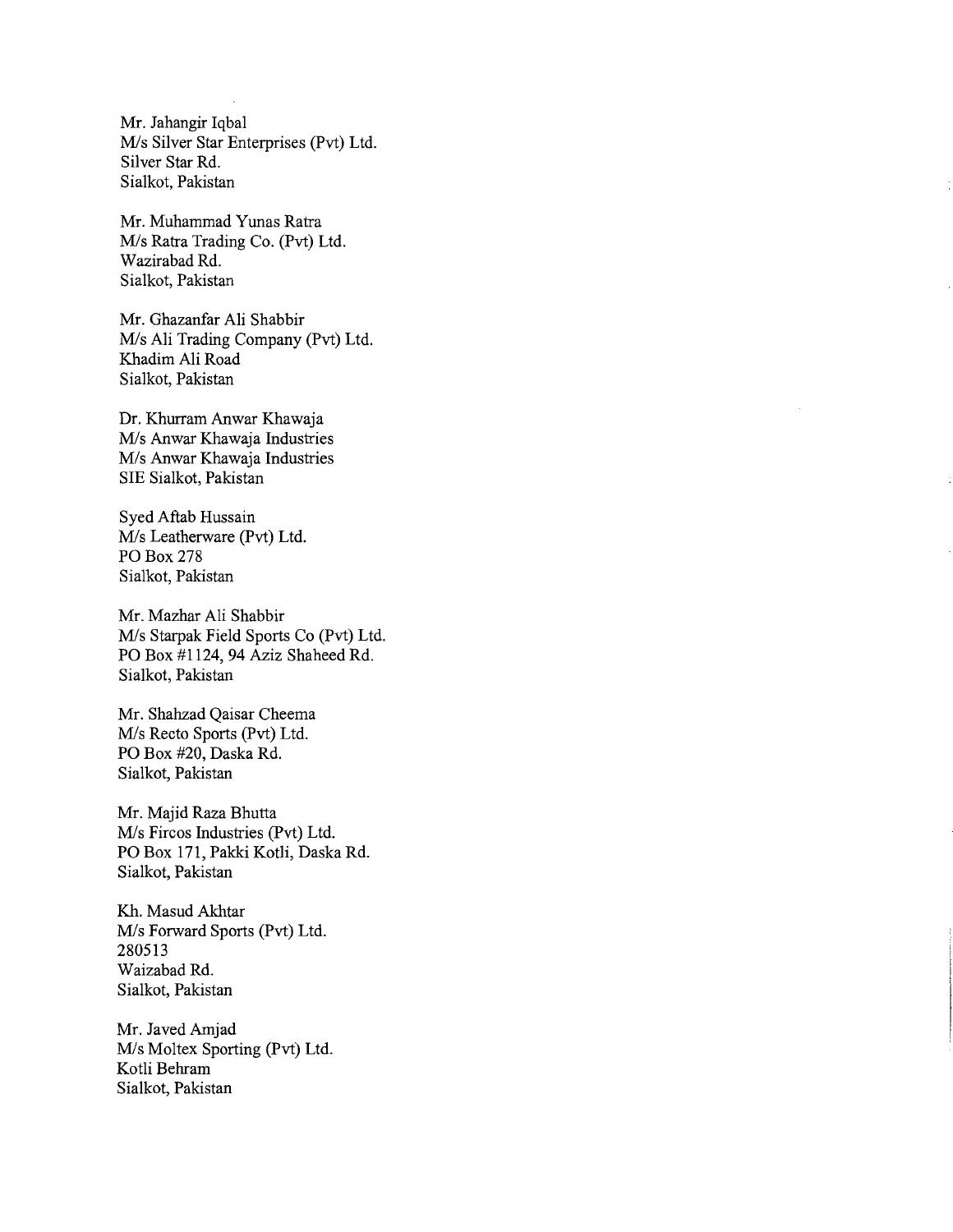Kh. Mushraf *Mis* KM Ashraf & Sons (Pvt) Ltd. Aiski Yaqoob Street Sialkot, Pakistan

Shahzafar Iqbal *Mis* Fasco Sports Ltd. 10-A SIB Sialkot, Pakistan

Mr. Zia ur Rehman Choudhry *Mis* Fox and Associates PO Box #1462, Daska Road Sialkot, Pakistan

Mr. Muhammad Daud *Mis* JSD Sports (pvt) Ltd. Mir Mohammad Younas Road Sialkot, Pakistan

New Port Commercial Ltd. PO Box #210 Wazirabad Road Sialkot, Pakistan

Comet Sports (pvt) Ltd. PO Box #366, Nasir Road Sialkot, Pakistan

*Mis* Tajmahal Sports Co. PO Box 26, Pacci Kotli Daska Road Sialkot, Pakistan

*Mis* Challenge Sports Works Majahid Road Sialkot, Pakistan

Mr. Abdul Ghafoor Malik *Mis* First American Corp. PO Box #2467 Sialkot, Pakistan

Awan Sports Industries (Pvt) Ltd. Shatab Carh Sialkot, Pakistan

Mr. Jehangir Iqbal *Mis* Ricker Sports 49/81-C, SIB Sialkot, Pakistan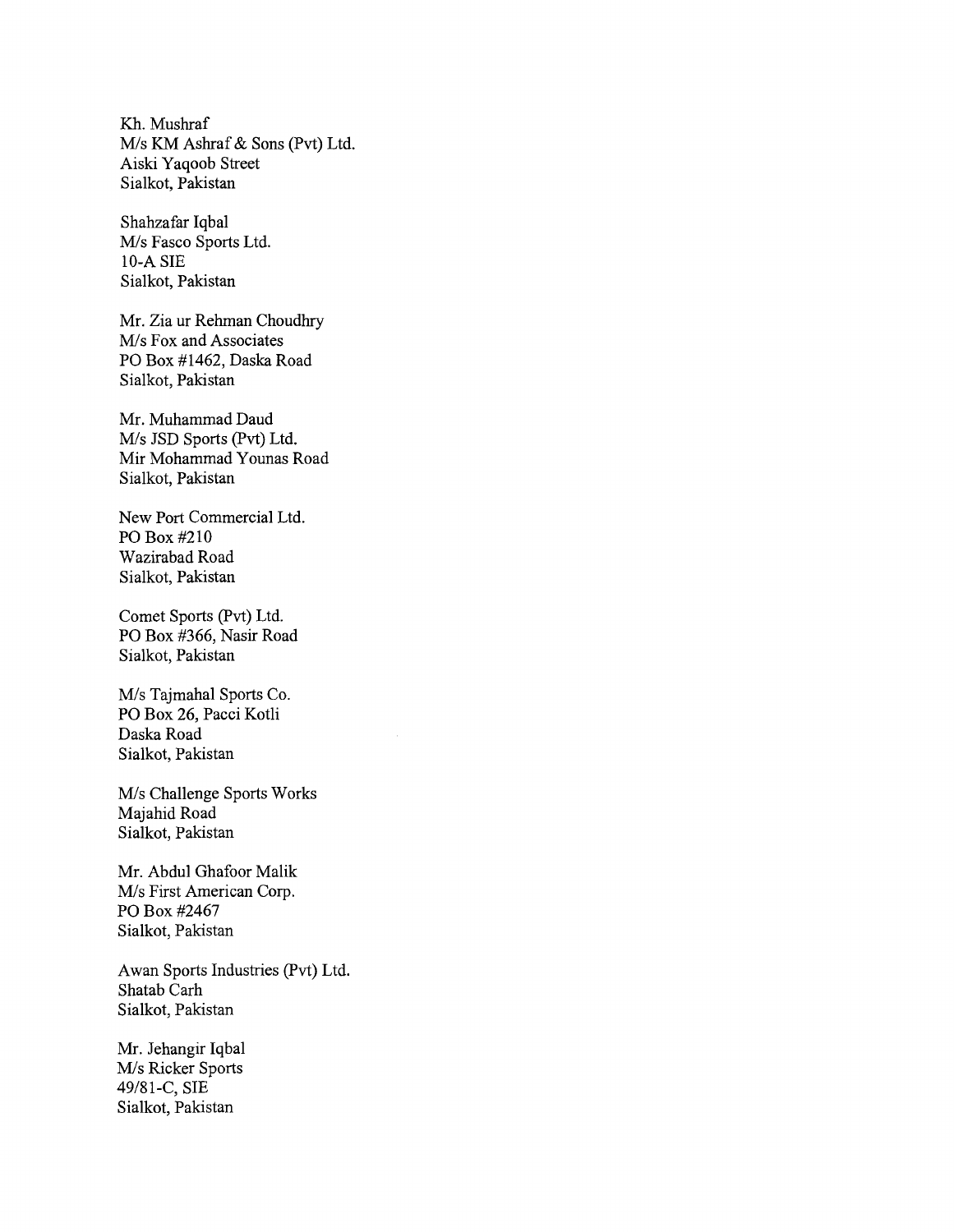Mr. Abdul Salaam *Mis* Reemasons Sports Ltd. Reema St. Neka Pura Sialkot, Pakistan

*Mis* Sportia Import-Export Nasar Road Sialkot, Pakistan

Mr. Arif Rahim *Mis* Pioneer International (Pvt) Ltd. PO Box #623, Sialkot

Mr. Mohammad Istiaq Lone Lofty Sports (Pvt) Ltd. PO Box #2078, Daska Road Sialkot, Pakistan

Mr. Nasir Iqbal Baryar *Mis* Talon Sports Eiogah Rd. Hajipura Sialkot, Pakistan

Mr. Tariq Mumtaz *Mis* Prima Sports (Pvt) Ltd. Wazirabad Road Sialkot, Pakistan

Mr. Daud Suleman Sheikh *Mis* AthIe Sports Khadum Ali Road Sialkot, Pakistan

Mr. Muhammad Azam *Mis* Assac Industries PO Box #1068, Naveed Centre Kidshery Road Sialkot, Pakistan

Mr. Shahid Raza *Mis* Madrigal Sports (Pvt) Ltd. PO Box #1030, Nekapura Sialkot, Pakistan

Mr. Ahmad J. Ahmad *Mis* Craftsman (Pvt) Ltd. PO Box #279 Sialkot, Pakistan

Mr. Arfan Elahi *Mis* Great Heart & Co.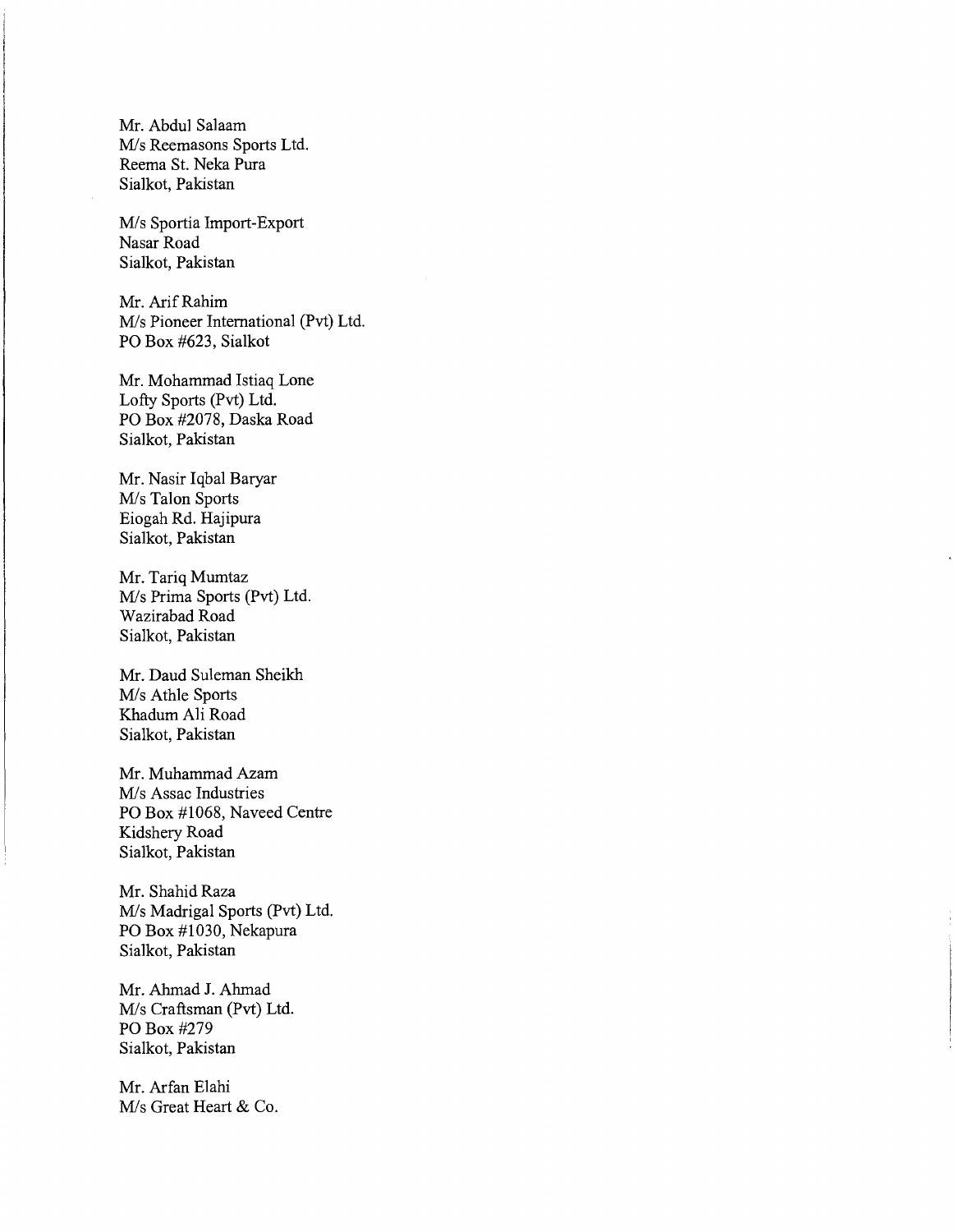Wazirabad Road Sialkot, Pakistan

Mr. Ghulam Mustafa Khan *MIs* Khawaja Mir & Co. PO Box #1035, Mujahid Rd. Sialkot, Pakistan

## **Retailers who have endorsed the program:**

Action and Leisure

Adidas USA P.O. Box 4015 Beaverton, OR 97076-4015

Admiral

American Challenge Enterprises

American Soccer Co. (Score)

Attack

Baden

Brine 47 Sumner Street Milford, MA 01757

Cambuci

Chelsea Trading Company

Cizen

Continental Sports Paddock, Huddersfield, West Yorkshire England, HD1 4SD

Diadora

DTI Soccer PO Box 1396 Tacoma, WA 98401

Eiger

Franklin

Funnets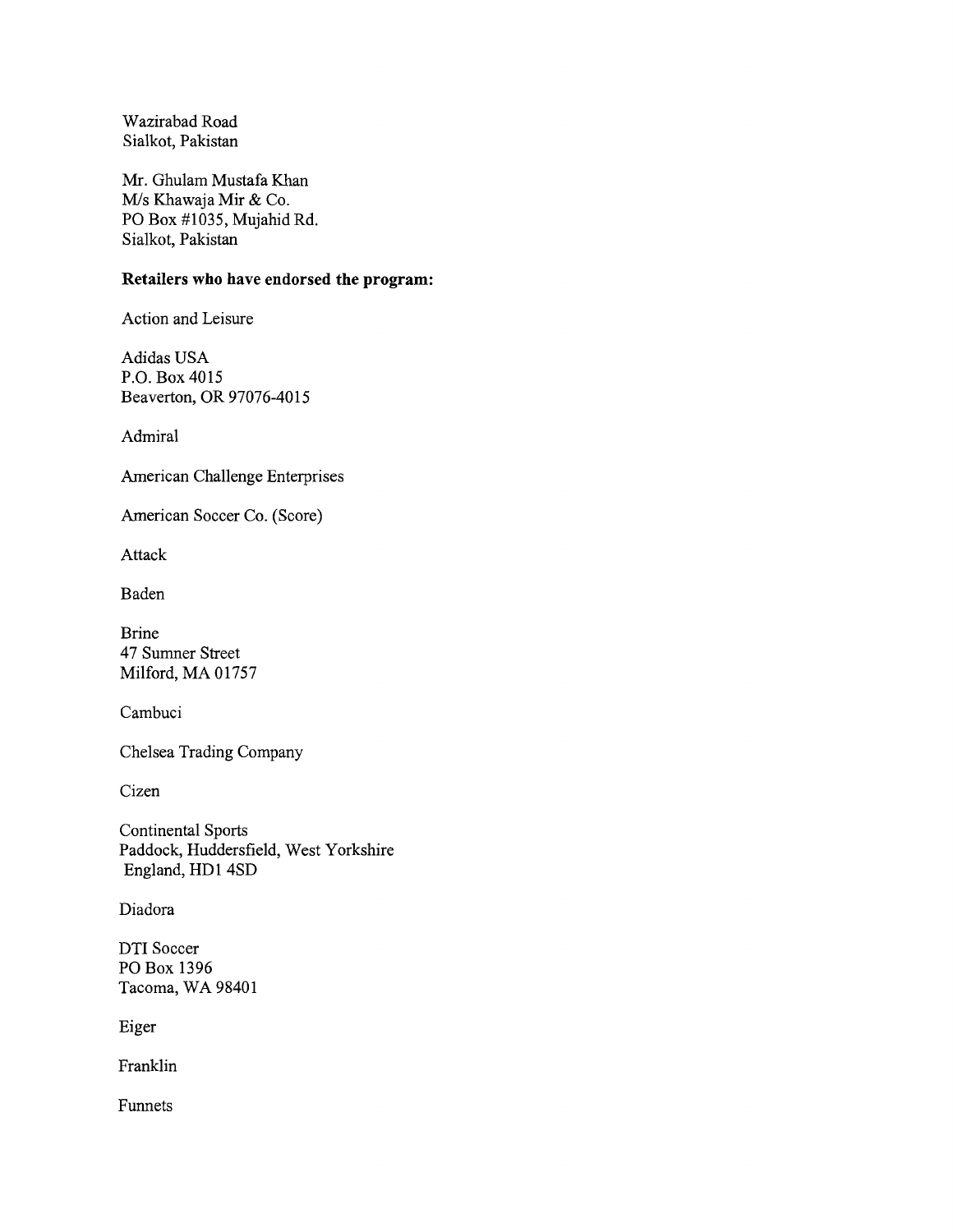2 Extrusion Drive Pawcatuck, CT. 06379

High Five

Hutch

Kappa

Kendis 3741 West Morse Lincolnwood **IL** 60645

KwikGoal

Lanzera

Lotto

Mikasa

Mitre

Mizuno 5125 Peachtree Industrial Blvd. Norcross, GA 30092

Molten

Nassau

NIKE One Bowerman Drive Beaverton, OR 97005

Nimatsu

Park & Sun

Patrick USA

Penalty

Pro-Touch

Puma

RAM Sport

Reebok 100 Technology Center Drive